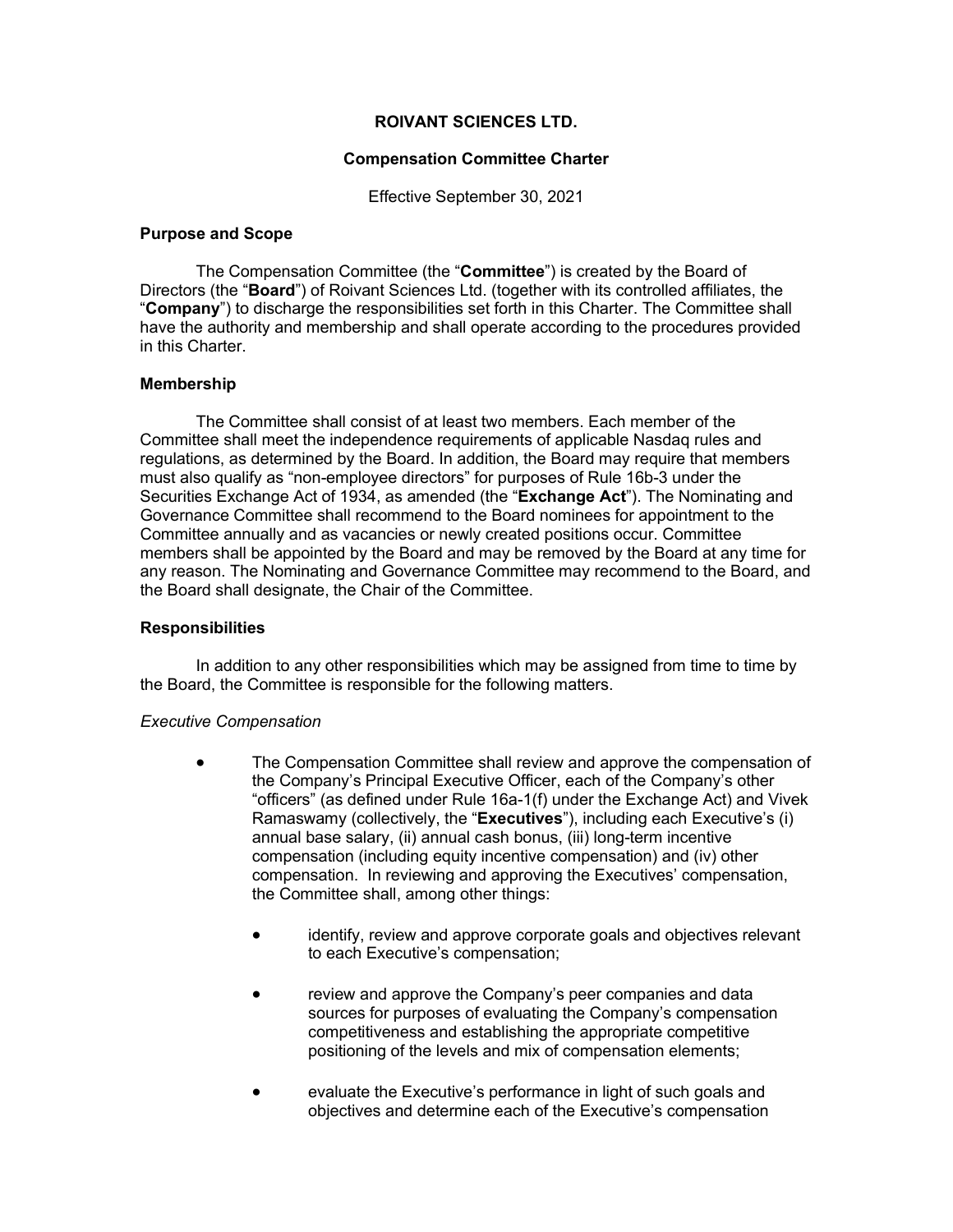based on such evaluation, including such other factors as the Committee deems appropriate and in the best interests of the Company;

- determine any long-term incentive component of each Executive's compensation;
- review and approve the terms of any employment, severance, change-of-control and other compensatory plans, agreements or arrangements (including, without limitation, perquisites, special or supplemental benefits and other forms of compensation) with respect to the Executives; and
- review and approve any compensation arrangement for each of the Executives involving any subsidiary, special purpose or similar entity, taking into account the potential for conflicts of interest in such arrangements and whether the arrangement has the potential to benefit the Company.

# *Director Compensation*

- The Committee shall review and approve compensation (including equitybased or other long-term incentive compensation) for the Company's directors. In so reviewing and approving director compensation, the Committee shall:
	- identify corporate goals and objectives relevant to director compensation; and
	- evaluate the performance of each of the directors in light of such goals and objectives and set director compensation, including any equity-based or other long-term incentive compensation, based on such evaluation and such other factors as the Committee deems appropriate and in the best interests of the Company.

# *Compensation Policies and Plans*

- The Committee shall review and evaluate the Company's executive compensation and benefits policies generally (subject, if applicable, to stockholder approval), including the review and recommendation of any incentive compensation and equity-based incentive plans of the Company that are subject to Board approval. In reviewing such compensation and benefits policies, the Committee may consider the recruitment, development, promotion, retention and compensation of the Executives and any other factors that it deems appropriate.
- The Committee shall have full power and authority to administer the incentive compensation and equity-based incentive plans of the Company, including to establish guidelines, interpret plan documents, select participants, approve grants and exercise such other power and authority provided thereunder, in each case in accordance with, and subject to the terms and conditions of, such plans.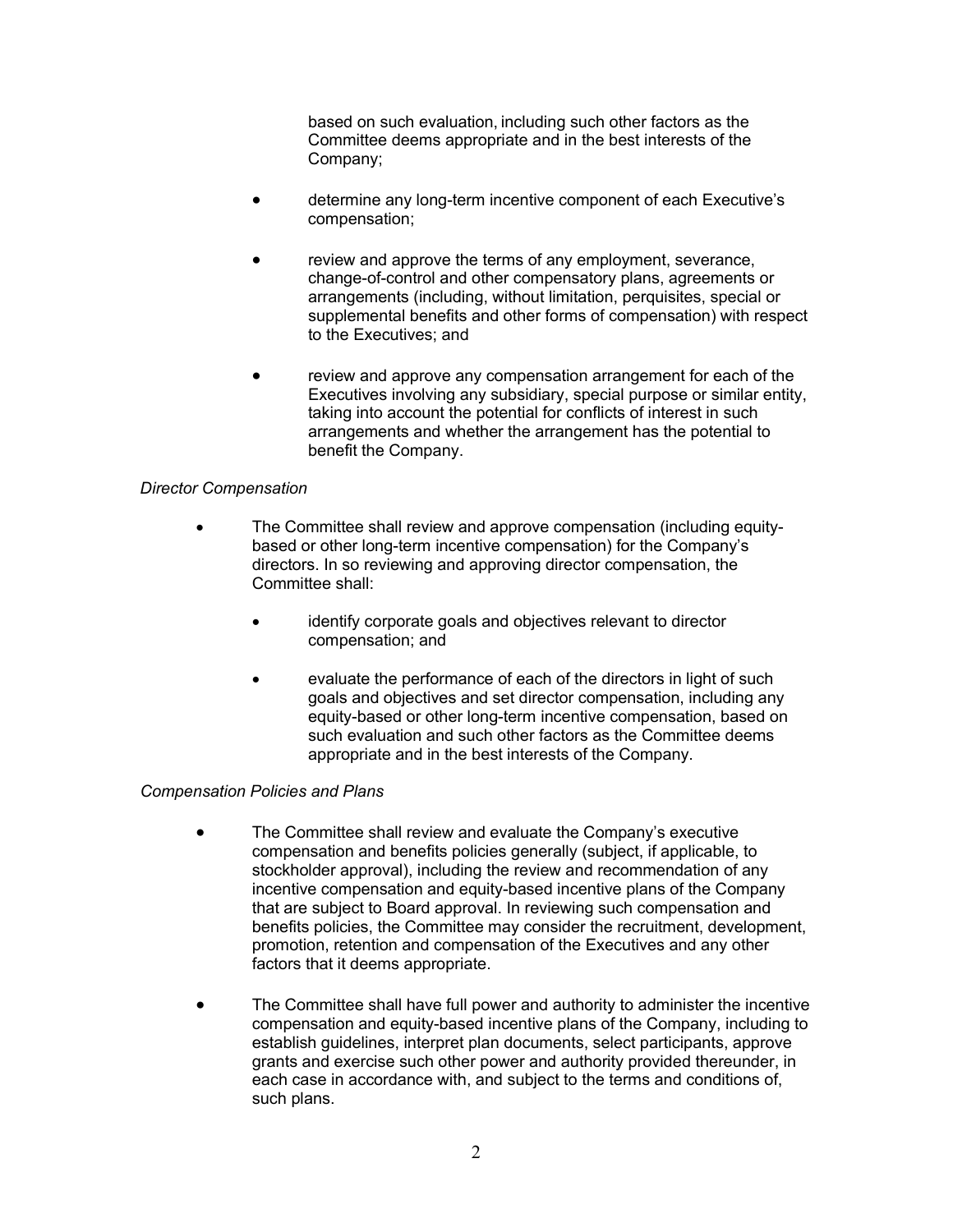#### *Disclosure*

• The Committee shall prepare the Compensation Committee Report required by applicable rules and regulations of the Securities and Exchange Commission (the "**SEC**") to be included in the Company's annual proxy statement or Form 10-K, and the Committee shall review and discuss the Company's Compensation Disclosure and Analysis as required by SEC rules ("**CD&A**") with management and provide a recommendation to the Company's Board regarding the inclusion of the CD&A within the Company's proxy statement or Form 10-K, as applicable.

# *Reporting to the Board*

- The Committee shall report to the Board periodically.
- At least annually, the Committee shall evaluate its own performance and report to the Board on such evaluation.
- The Committee shall annually review and assess the adequacy of this charter and recommend any proposed changes to the Board for approval.

#### *Risk Assessment*

• The Committee shall review and assess risks arising from the Company's employee compensation policies and practices and whether any such risks are reasonably likely to have a material adverse effect on the Company.

# **Authority and Delegations**

The Committee has the sole authority to retain or obtain the advice of one or more compensation consultants, legal counsel or other advisers and shall be directly responsible for the appointment, compensation and oversight of the work of any such advisers retained by the Committee. The Committee has sole authority to approve all such advisers' fees and other retention terms. The Company shall provide for appropriate funding, as determined by the Committee, for the payment of reasonable compensation to advisers retained by the Committee. The Committee may select such advisers, or receive advice from any other adviser, only after taking into consideration all factors relevant to that person's independence from management, including those independence factors enumerated by the Nasdaq rules.

The Committee may delegate its authority to subcommittees or the Chair of the Committee when it deems it appropriate and in the best interests of the Company.

The Committee may delegate to one or more officers of the Company the authority to make grants of equity incentive awards to any employees, directors or consultants of the Company or any of its subsidiaries (other than the Executives) under the Company's incentive compensation or other equity-based incentive plans as the Committee deems appropriate and in accordance with the terms of such plans.

# **Procedures**

The Committee shall meet as often as it determines is appropriate to carry out its responsibilities under this charter. The Chair of the Committee, in consultation with the other